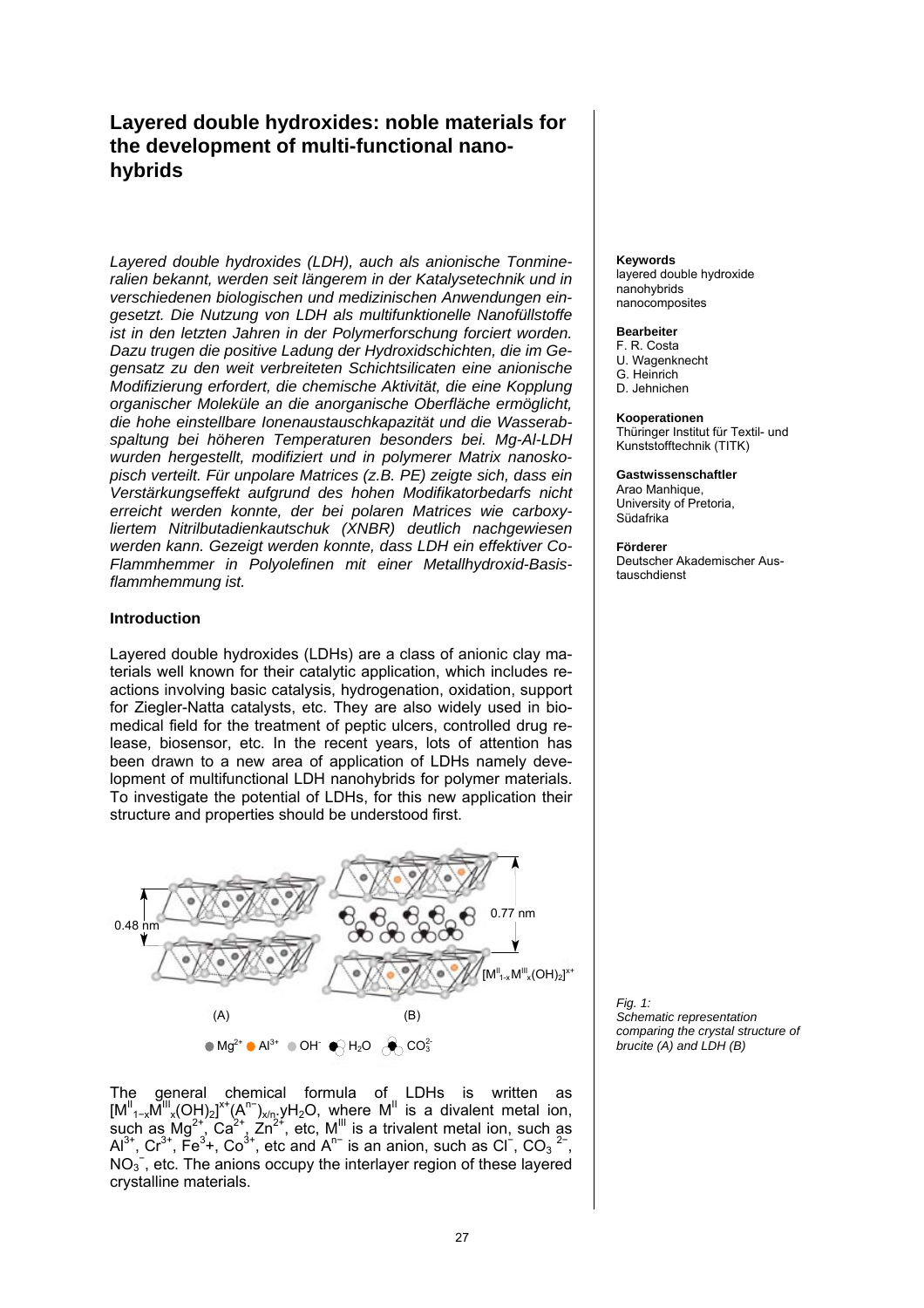Although a wide range of values of x is claimed to provide LDH structure, the pure phase of LDH clays is usually obtained for a limited range as  $0.2 < x < 0.33$ . The structure of LDHs can best be explained by drawing analogy with the structural features of the metal hydroxide layers in mineral brucite or simply the  $Mg(OH)_2$ crystal structure. Brucite consists of a hexagonal close packing of hydroxyl ions with alternate octahedral sites occupied by  $Mg^{2+}$ ions. The metal hydroxide sheets in brucite crystal are neutral in charge and stack one upon another by Van der Waals interaction. The interlayer distance or the basal spacing in brucite has a value of about 0.48 nm. In LDH, some of the divalent cations of these brucite-like sheets are isomorphously substituted by a trivalent cation and the mixed metal hydroxide layers,  $[M^{\parallel}_{1-x}M^{\parallel \parallel}_{x}(OH)_{2}]^{x+}$ , thus formed acquire a net positive charge. This excess charge on the metal hydroxide layers is neutralized by the anions accumulated in the interlayer region. The interlayer region in LDHs also contains some water molecules for the stabilization of the crystal structure. The presence of anions and water molecules leads to an enlargement of the basal spacing from 0.48 nm in brucite to about 0.77 nm in Mg-Al-LDH. A schematic representation comparing the brucite and the LDH structures is shown in Fig. 1.

# **LDH as nanofiller**

In recent years, there is a growing interest in using LDH as novel nanofiller for polymers and in that sense it is a competing material to layered silicates, the most commonly used nanoclays. The characteristics that make LDH suitable as nanofiller are its layered structure and readily exchangeable interlayer anions with large organic species. So, principally, LDH can be treated similarly as layered silicates to make polymer nanocomposites. But, LDH has distinct advantages over layered silicates, like

- 1. Chemically active: its makes grafting of organic species on inorganic layers [1]
- 2. Thermally unstable: the endothermic decomposition above decomposition temperature of many polymeric materials helps in improving flame retardancy through active participation in flame inhibition.
- 3. Cationic layer charge: can be modified by wide range of anionic species starting from anionic surfactants to large anionic metallic clusters (polyoxo metalates) or anionic metal complex [2].
- 4. Large anion exchange capacity: theoretical AEC (at  $M^{\text{II}}$ :  $M^{\text{III}}$  = 2:1) is greater than 400 mmole/100g LDH.

The reactivity of LDH to wide range of organic and inorganic anionic species makes it an ideal material for designing nanohybrids with diversified applications some of which will be discussed in the following sections.

# **Synthesis and intercalation behavior of LDH**

LDH is can be synthesized by different methods, such as co-precipitation of  $M^{2+}$  and  $M^{3+}$  ions followed by hydrothermal treatment, homogeneous precipitation using urea or urea releasing agent, cohydrolysis followed by co-precipitation of the metal alcoxide. Hydrothermal crystallization method involves the crystallization of amorphous  $M''_{2}O_{3}$  precursor in presence of a suitable  $M''O$ , etc. In our laboratory, we are mainly using homogeneous precipitation method.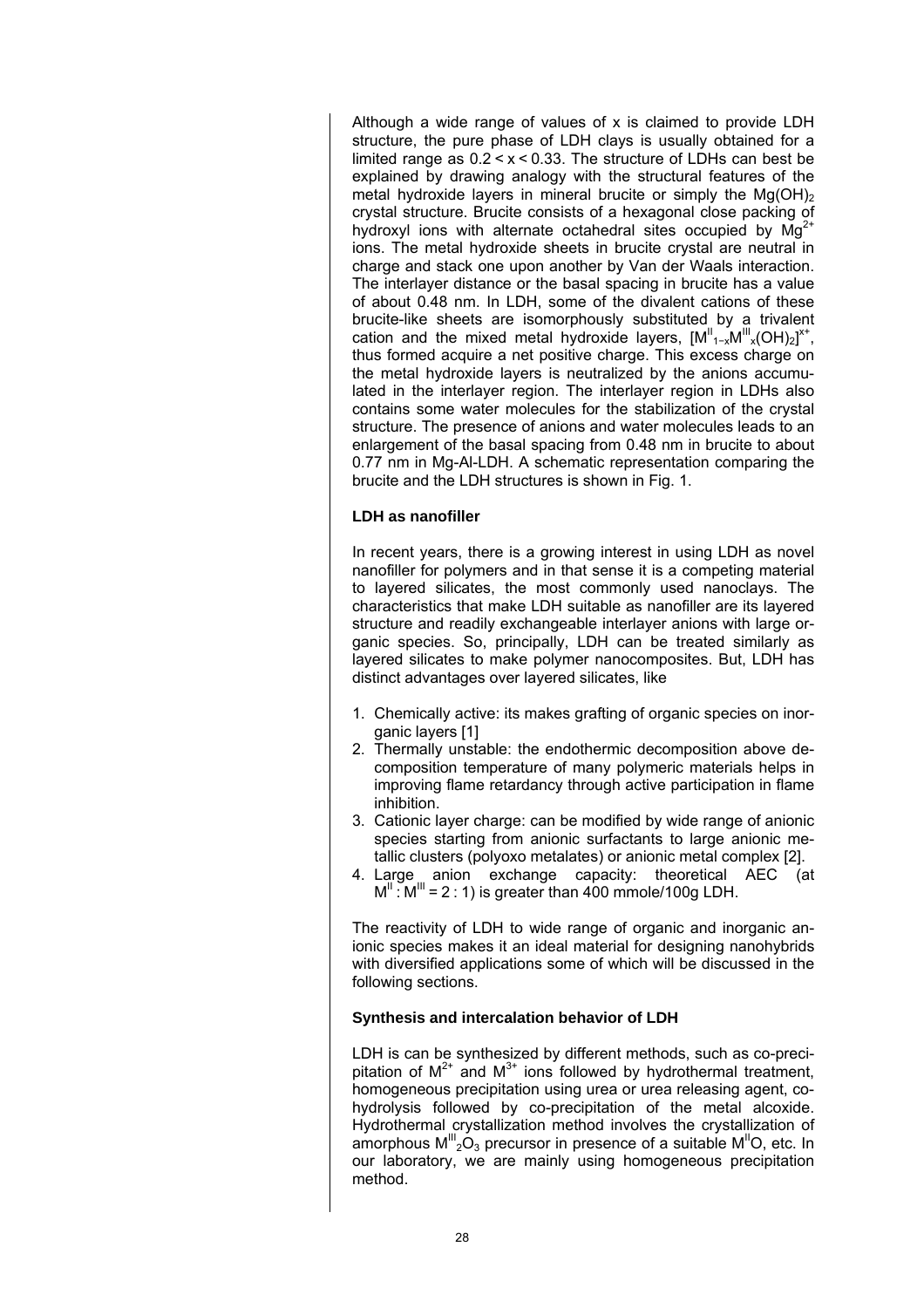LDH materials have unique property of regenerating its structure from its oxide form, which is commonly referred as *memory effect*. When LDH is heated above 450 °C for several hours, it is converted into a mixed oxide. This oxide on dispersion in an aqueous solution of the interlayer anion (for example,  $CO<sub>3</sub><sup>2</sup>$ , Cl, etc) can regenerate the original LDH structure. This has been demonstrated in Fig. 2. The wide angle X-ray scattering (WAXS) pattern and the FT-IR spectra of LDH and its regenerated form indicate that they have virtually the same chemical and crystal structures.



Using the memory effect we investigated the intercalation behavior of Mg and Al containing LDH (Mg-Al-LDH) with several anionic surfactants, such as alkylsulfonate with several chain lengths, phosphates, carboxylates, etc. The oxide form of LDH is usually dispersed in the aqueous solution of the surfactants and the regeneration takes place with the surfactant anions as the intercalating anions in the LDH structures. The WAXS analysis of these organically modified LDH shows the increase in the interlayer distance in proportion to the chain length of the hydrocarbon tail of the surfactant (Fig. 3a). At higher chain length, e.g. with  $C_{18}$  tail, formation of double layer by the anions in the interlayer region is also observed. The successful intercalation (Fig. 3b) of these different anions shows indeed LDH can be effectively intercalated with various organic functionalities.



#### *Fig. 2: WAXS pattern (left) and FTIR spectra (right) of LDH ( ), its oxide form (CLDH, left -- and CDH, right ) and its regenerated form (LDHR –––)*

#### *Fig. 3:*

*Variation of the interlayer distance (d) of the organically modified LDH depending on the size (a) and nature (b) of the surfactants. In (a) surfactants are alkyl sulfonates and in (b) the surfactants are dodecyl sulfate (DS), dodecylbenzene sulfonate (DBS), laurate and bis (2 ethylhexyl) hydrogen phosphate (BEHP):* 

*LDH* ——, *LDH-DS*<br>*LDH-DBS* ——; *LD LDH-DBS ; LDH-laurate ;* 

*LDH-BEHP The values in (a) were determined from the 1st (*•*), 2nd (*•*), 3rd (*•*), and 4th (*•*) reflection order.*

### **Polymer/LDH nanocomposites**

Organically modified LDHs (organo-LDH) have been used for the synthesis of polymer nanocomposites. The melt compounding technique shows that these LDH can be dispersed in nanoscale with partial exfoliation of the LDH layers in polymer matrix [3, 4]. The optimization of the processing conditions and proper selection of the organic modifier can lead to further improvement in nanofiller dispersion.

Fig. 4 shows how the LDH-DBS (dodecylbenzene sulfonate-modified LDH) particles are dispersed in two polymer matrices with different polarities. It is obvious that in a polar matrix (carboxylated nitrile rubber, XNBR), a higher degree of exfoliation of LDH layers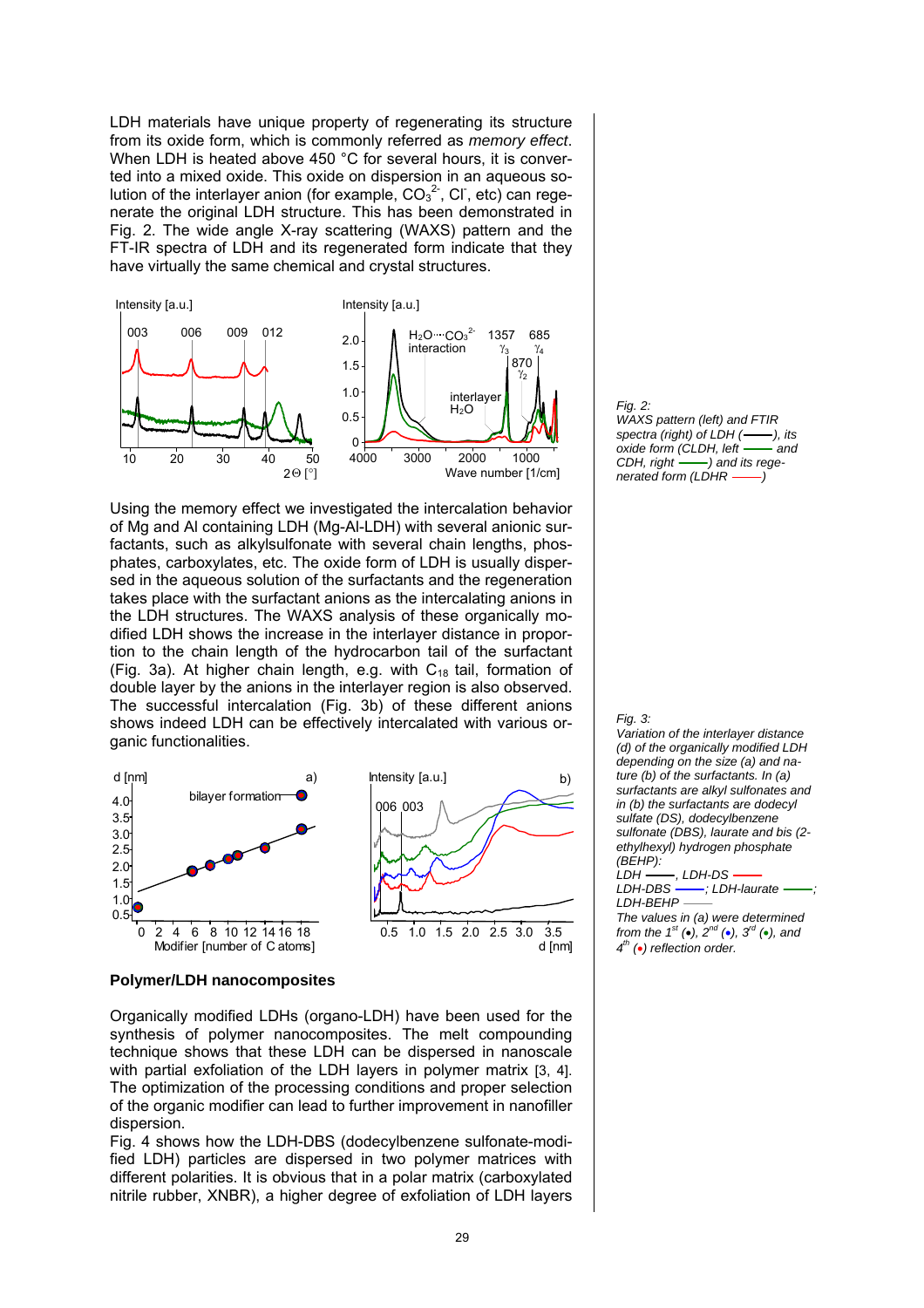is observed than in a non-polar matrix (polyethylene). It is the high surface charge density (0.25-0.33 C·m<sup>-2</sup>) that makes a high degree of exfoliation of LDH difficult in later. The organic modification is thus a necessary requirement not only to increase the interlayer distance, but also to improve the compatibility of LDH with polymer matrix by reducing its surface energy [5]. Like a classical nanofiller LDH can improve the mechanical properties of polymer matrix significantly. For example, in matrices like epoxy, poly(methyl methacrylate) (PMMA), etc., a small amount of organo-LDH significantly improves the mechanical properties in comparison to the unfilled matrix [6, 7]. We have also observed similar effect in XNBR. Besides acting as reinforcing nanofiller, organo-LDH can also serve as an active flame-retardant. For example, it can substantially reduce the heat release rate during combustion. These aspects, i.e. reinforcing and flame-retardant nature of organo-LDH, are demonstrated in Fig. 5.



### *Fig. 4:*

*Nature of dispersion of LDH in (a) polyethylene and in (b) carboxylated NBR (black arrows indicate intercalated primary LDH particles and red arrows indicate exfoliated particles)* 

#### *Fig. 5:*

*LDH as a reinforcing nanofiller for polymer matrix (a) in XNBR matrix (XNBR -----,*<br>*XNBR + 5 phr LDH -------. XNBR +*  $XNBR + 5$  phr LDH  $-$ *10 phr LDH ), and as a flameretardant (b) in polyethylene (PE +*  2.43 wt-% LDH **----**; PE + 4.72<br>wt-% LDH ------; PE + 6.89 wt-% *wt-% LDH ; PE + 6.89 wt-% LDH ; PE + 8.95 wt-% LDH ; PE + 12.75 wt-% LDH ; PE* + 16.2 wt-% LDH -- ; HRR = *heat release rate)* 

### **LDH as reactive nanofiller**

LDH is very active to polymers having acidic functional groups, especially carboxylic group. This has been clearly observed in case of XNBR, which has carboxylic functionality pendent on its backbone. These acid groups react with the hydroxyl groups on LDH sheets. Even though LDH is organically modified, such reaction is not obstructed. The evidence of such reaction is obtained from the FTIR and dynamic mechanical (DMA) analysis of XNBR/LDH nanocomposites as shown in Fig. 6. In the FTIR spectra of the nanocomposites, the appearance of an additional peak around 1614  $cm<sup>-1</sup>$  indicates the formation of carboxylate salt in the system. This is further supported by the DMA observation, where a secondary tanδ peak that appears at higher temperature (absent in absence of LDH) indicates the possible existence of ionomeric clusters in the nanocomposites. These clusters melt at higher temperature resulting in an additional tanδ peak during DMA analysis. The effect of such ionic interaction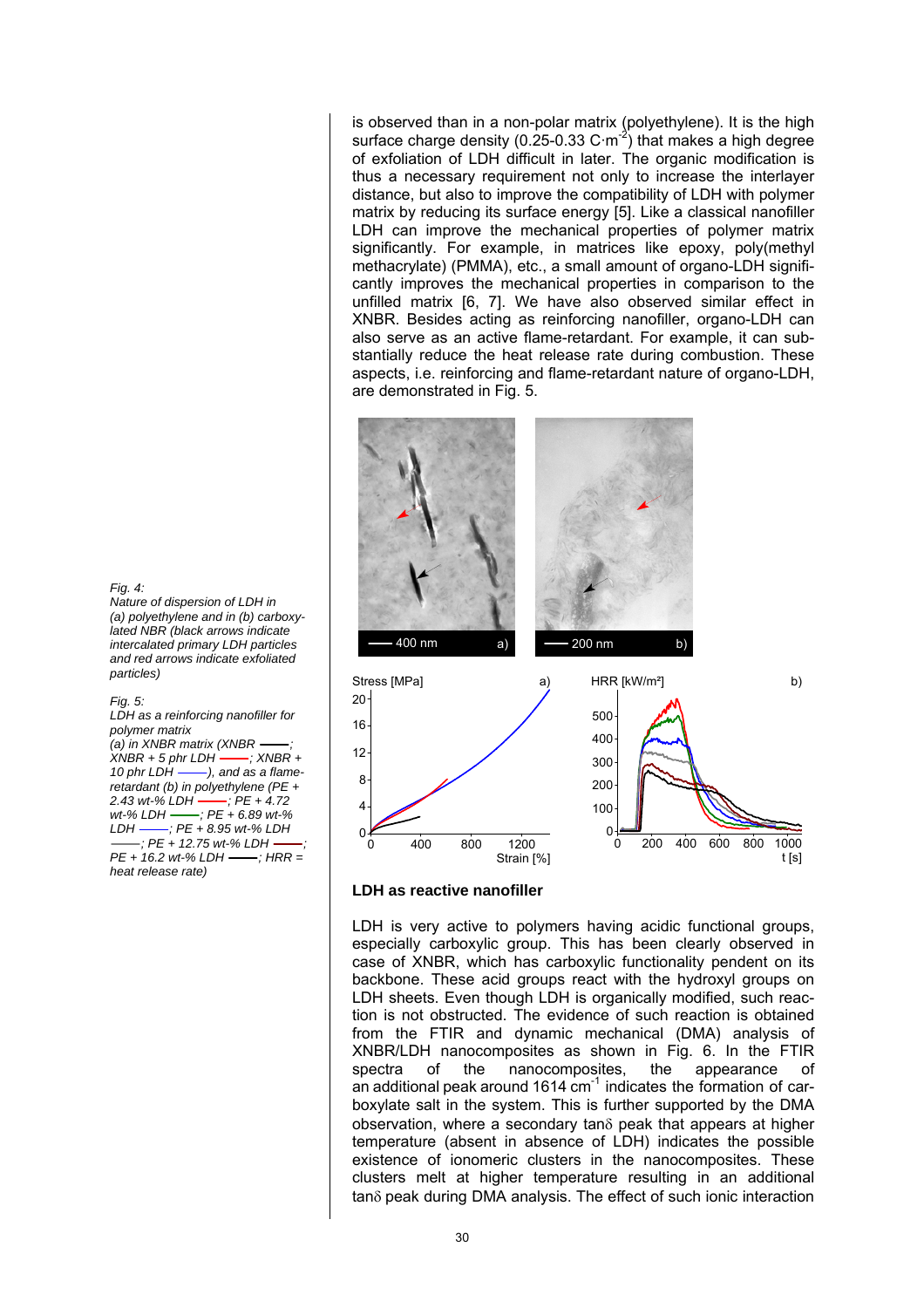between LDH and XNBR is also apparent from Fig. 5. The nanocomposites with 5.0 and 10.0 phr organo-LDH show significantly higher mechanical strength in comparison to the corresponding gum vulcanizate.



### **LDH as a flame-retardant**

Although the uses of LDH clay as heat stabilizer and acid scavenger in halogenated polymers (such as poly(vinyl chloride), PVC) are well known [8], its use, as inorganic flame-retardant is not very common. The flame-retardant characteristics of LDH clays originate from their Mg(OH)<sub>2</sub> like chemistry, which involves endothermic decomposition with the liberation of water vapor and often carbon dioxide. The residue of such combustion is the metallic oxide that impedes the burning process by reducing the oxygen supply to the fresh surface beneath. The early report on the flame-retardant application of LDH was published by Miyata et al [9]. The idea was to add hydrotalcite (naturally occurring LDH clay) either in unmodified or in surface treated form at high concentrations (> 50 wt%) in polymers, like polyolefins, polystyrene, nylon, polycarbonate, etc. to obtain flame-retardant compositions. In fact, such high concentrations often provided industrial acceptable flammability ratings (such as UL94 V0), but the mechanical properties of the final composites were drastically affected.



The treatment of LDH clays as flame-retardant as well as a nanofiller can be a potential development in this regard. In the recent years, many reports have been published that highlight the improved thermal and flammable properties of LDH clay based polymer nanocomposites. Recently, Zammarano and co-workers [10] have reported synthesis of self-extinguishing epoxy/LDH nanocomposites. They have also observed a synergistic effect between LDH



*Fig. 7: Organo-LDH as flame-retardant synergist for Mg(OH)2 (MH) in polyethylene (PE). (a) the limited oxygen index (LOI) value improves significantly in PE/MH composite MH amount (represented by x wt%) is partially replaced by organo-LDH. (b) the lowering of heat release rate (HRR) is also observed in the combined system for x = 40 wt% (0L40M ; 5L35M ; 10L30M )*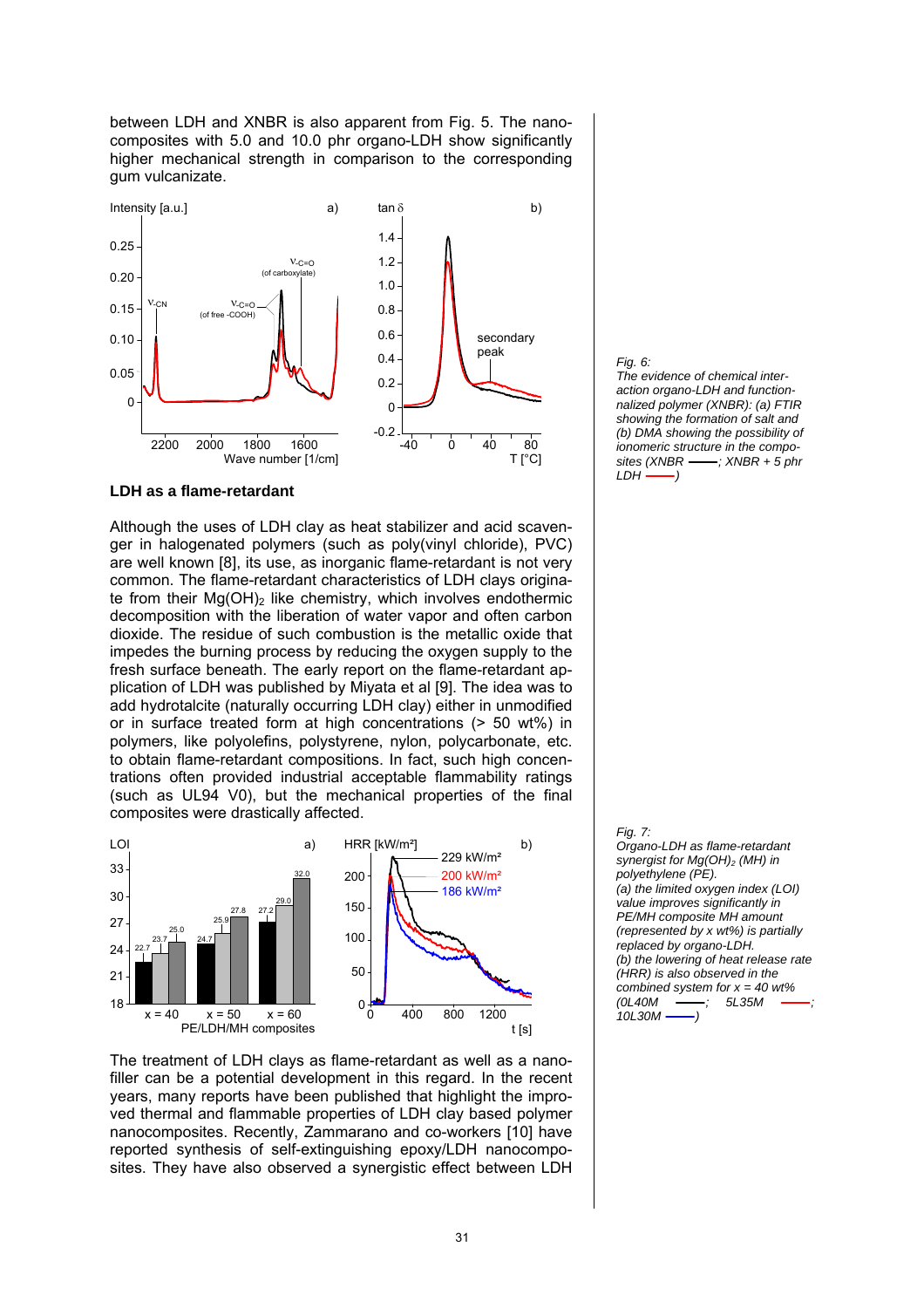clay and ammonium polyphosphatein such nanocomposites, where reduction of APP concentration from about 30.0 wt% to about 16.0-20.0 wt% can be tolerated in presence of a small amount of LDH without sacrificing the flammability performance. We have also investigated flame-retardant behavior of organo-LDH alone and in combination with other flame-retardants [11]. Fig. 5 demonstrates how organo-LDH alone can reduce the heat release during combustion of polyethylene/LDH nanocomposites. The synergistic flame-retardant effect between organo-LDH and other conventional flame-retardants has also been investigated in details. For example, with conventional  $Mg(OH)_2$  (a microscopic filler) satisfactory flame-retardancy can be achieved at much lower filler concentration than that when  $Mg(OH)_2$  is used alone as the flameretardant [12]. Fig. 7 shows that a high LOI value and lower heat release rate can be achieved at relatively lower concentration of this mixed system i.e. organo-LDH and microscopic  $Mg(OH)_2$ . The similar synergistic effect is also observed in thermoplastic polyurethane, where ammonium polyphosphate (APP) and a char former (pentaerythritol derivative) are used as the conventional flame-retardant components. By introducing 3-5 wt% organo-LDH in this *flame-retardant package*, the concentration of APP and the char former can be reduced significantly without sacrificing the flame retardant behavior.

# **Organo-LDH as UV and photo-stabilizer**

The cationic nature of the LDH crystal layers enables the use as modifier of an enormous diversity of functional anions and its wide possibilities for carrying out practically this modification, not only through direct ion exchange reactions, but also via calcination-regeneration or even by *in situ* synthesis, in both cases in the presence of adequate modifying anions. One group of these modifying species can be UV and photo-stabilizers with nucleophilic or anionic functionalities that can interact with positive LDH layer. The objectives of intercalating these chemicals within LDH layers are the improvement of their stability, preventing leaching out or loss from a system and improvement of their biocompatibility.

For example, nanohybrids obtained through the intercalation of organic UV-ray absorbents cinnamic acid and *p-*methoxycinnamic acid in LDH structure show high oxidative stability and excellent UV absorption capacity [13]. Similarly, when a commercial red pigment C.I. Pigment 52:1 is intercalated in LDH, the nanohybrid shows much improved thermostability and photo-stability as compared to the free pigment [14]. This kind of hybrid materials can have application in designing sunscreen formulations and other skin care products [15].

# **LDH in controlled drug release**

LDHs are now being investigated for their potential use as reservoir and carrier for bio-molecules for improving their stability, controlled release, etc. For example, Choy et al. have demonstrated that different bio-molecules such as DNA, neucleoside mono- and triphosphate, etc, into Mg-Al-LDH [16, 17]. These molecules can be more efficiently transferred into cell, when they are administered in their LDH hybrid forms. LDHs are also suitable host materials for various anionic pharmaceutical chemicals. For example, nonsteroidal anti-inflammatory drugs, like ibuprofen, fenbufen, diclofenac, etc. have been successfully intercalated in LDH. It has been observed that the *in vitro* release of these drugs